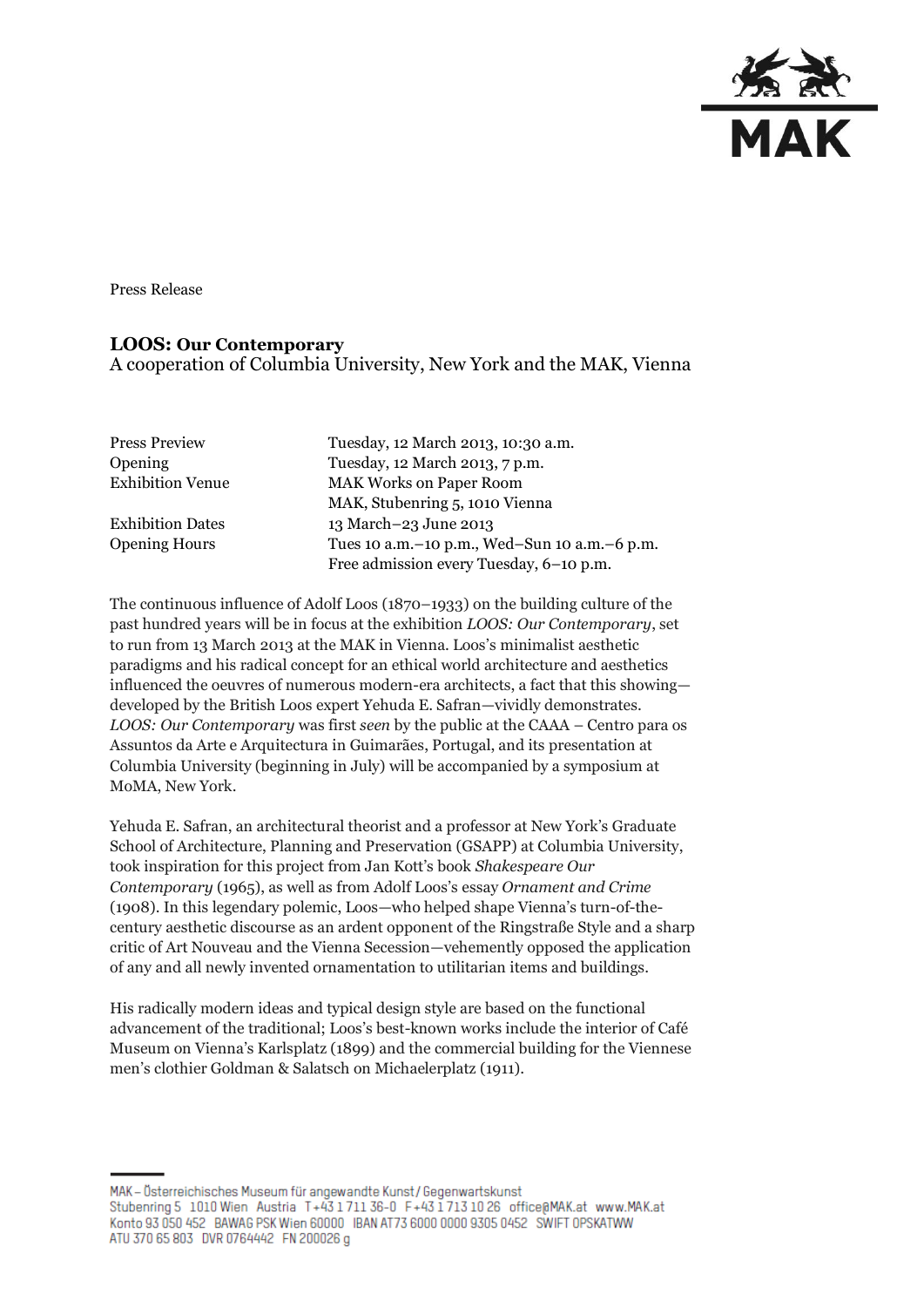

At the core of the exhibition *LOOS: Our Contemporary* is a series of interviews conducted by Yehuda E. Safran with contemporary architects on the present-day significance of Adolf Loos as a pioneer of modern architecture. His interviewees include Hans Hollein, Hermann Czech, Álvaro Siza, Eduardo Souto de Moura, Jacques Herzog, Paulo Mendes da Rocha, Toyo Ito, David Adjaye, Steven Holl, and Preston Scott Cohen.

The relevance of Loos's writings and projects as stylistically formative parameters of modernism is also discussed in light of examples selected from the oeuvres of international architects. Designs, models, photos, and everyday objects by Le Corbusier, Hermann Czech, José Paulo Dos Santos, Eileen Gray, Herzog & De Meuron, Friedrich Kiesler, Rem Koolhaas, Richard Neutra, Aldo Rossi, Rudolph M. Schindler, Eduardo Souto de Moura, Ludwig Wittgenstein, and others document the neverending effort to achieve a balance between exterior and interior worlds, thus rendering the cosmos of Adolf Loos more easily understood.

This exhibition's Viennese presentation will be enriched by never-before-shown drawings and objects by Loos for projects such as the Villa Karma (1904–1906) in Clarens near Montreux, Switzerland. Contemporary Viennese takes on Loos in the form of works by artists and architects such as Heinz Frank, Karl-Heinz Klopf and Hubmann – Vass Architects will likewise round out this showing, as will a retrospective on major Loos presentations and Loos-related research in Vienna.

For this exhibition, an issue of the magazine *Potlatch* has been published with the title *Adolf Loos: Our Contemporary / Unser Zeitgenosse / Nosso Contemporâneo*  (No. 3, Autumn 2012, New York, edited by Yehuda E. Safran); it contains texts by Beatriz Colomina, Hermann Czech, Rainald Franz, Benedetto Gravagnuolo, Christopher Long, Can Onaner, Daniel Scherer, and Philip Ursprung, and can be purchased at the MAK Design Shop for  $\epsilon$  20.

For the realization of the exhibition *LOOS: Our Contemporary,* as well as for exhibition and tourism projects in the Centrope Region, the MAK and the Moravian Gallery in Brno have been granted financial support by the EU subsidy program "European Territorial Cooperation Between Austria and the Czech Republic, 2007– 2013."

Press materials and photos are available for download at [http://mak.at/en/press/press\\_infos/aktuell.](http://mak.at/en/press/press_infos/aktuell)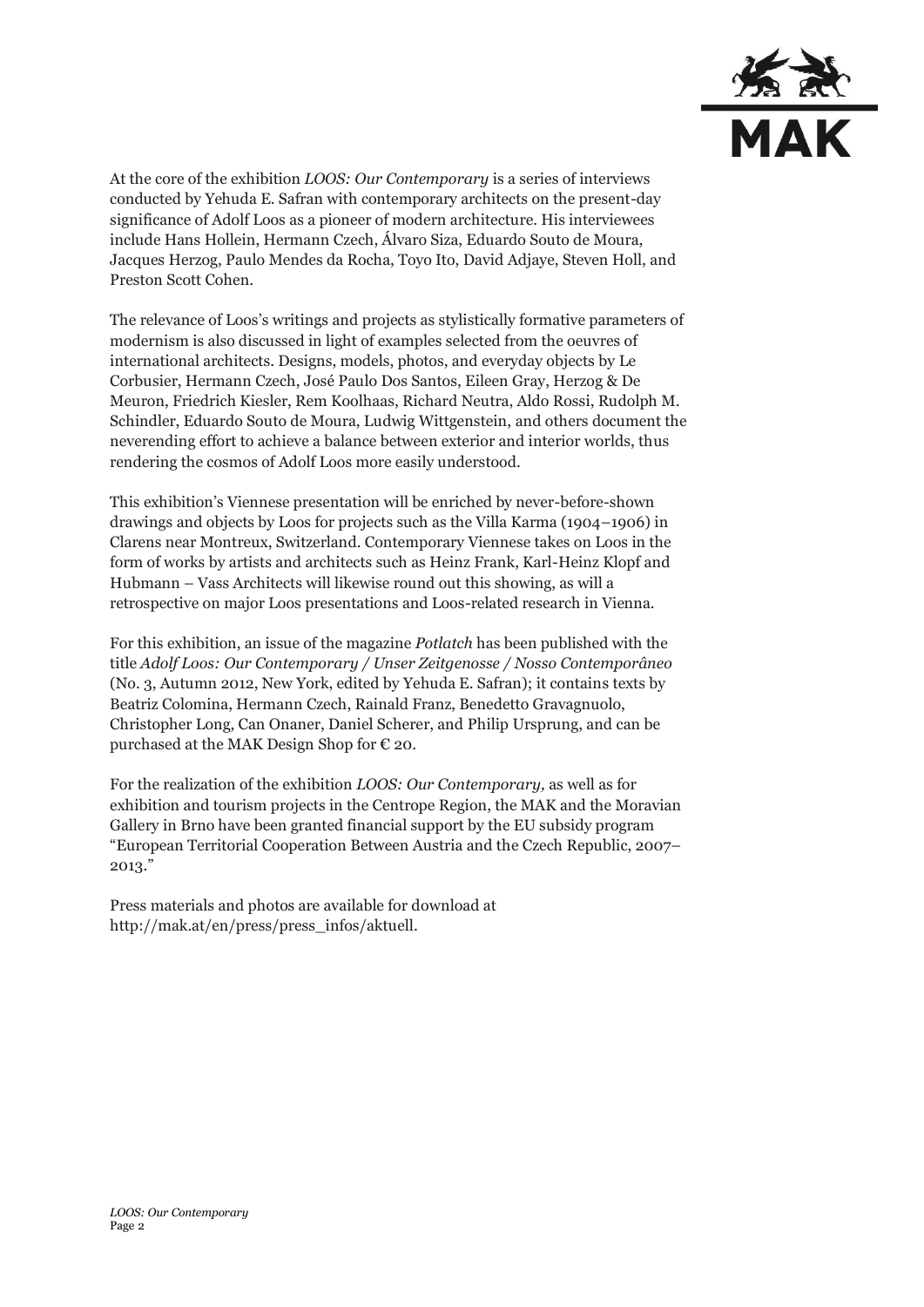

#### **EDUCATIONAL PROGRAM**

#### **EXPERT-GUIDED TOURS**

with Rainald Franz Curator, MAK Glass and Ceramics Collection Thu, 18.4.2013, 17:00 5 p.m. MAK Works on Paper Room and Textiles Study Collection, Stubenring 5, Vienna 1

"Adolf Loos and Great Britain in the context of *LOOS: Our Contemporary* and *A SHOT OF RHYTHM AND COLOR. English Textile Design of the Late 19th Century*" together with Barbara Karl, Curator, MAK Textiles and Carpets Collection Thu, 16.5.2013, 5 p.m. MAK Works on Paper Room and Textiles Study Collection, Stubenring 5, Vienna 1

*LOOS: Our Contemporary* Special guided tours by advance registration T +43 1 711 36-298, education@MAK.at

#### **EVENTS**

#### **LECTURES**

Wed, 13.3.2013, 6 p.m. MAK Lecture Hall Weiskirchnerstraße 3, Vienna 1 Yehuda E. Safran: "Adolf Loos: Our Contemporary" Christopher Long: "Adolf Loos and the Strategy of Sorting" (in English) followed by a discussion Yehuda E. Safran is an architectural theoretician and a professor at the GSAPP – Graduate School of Architecture, Planning and Preservation at Columbia University in New York Christopher Long holds a professorship in history and theory at the School of Architecture, University of Texas at Austin.

Tue, 7.5.2013, 7 p.m. MAK Columned Main Hall Stubenring 5, Vienna 1 Dieter Bogner, bogner cc, Vienna: "Frederick J. Kiesler between Josef Hoffmann and Adolf Loos" (Lecture in German)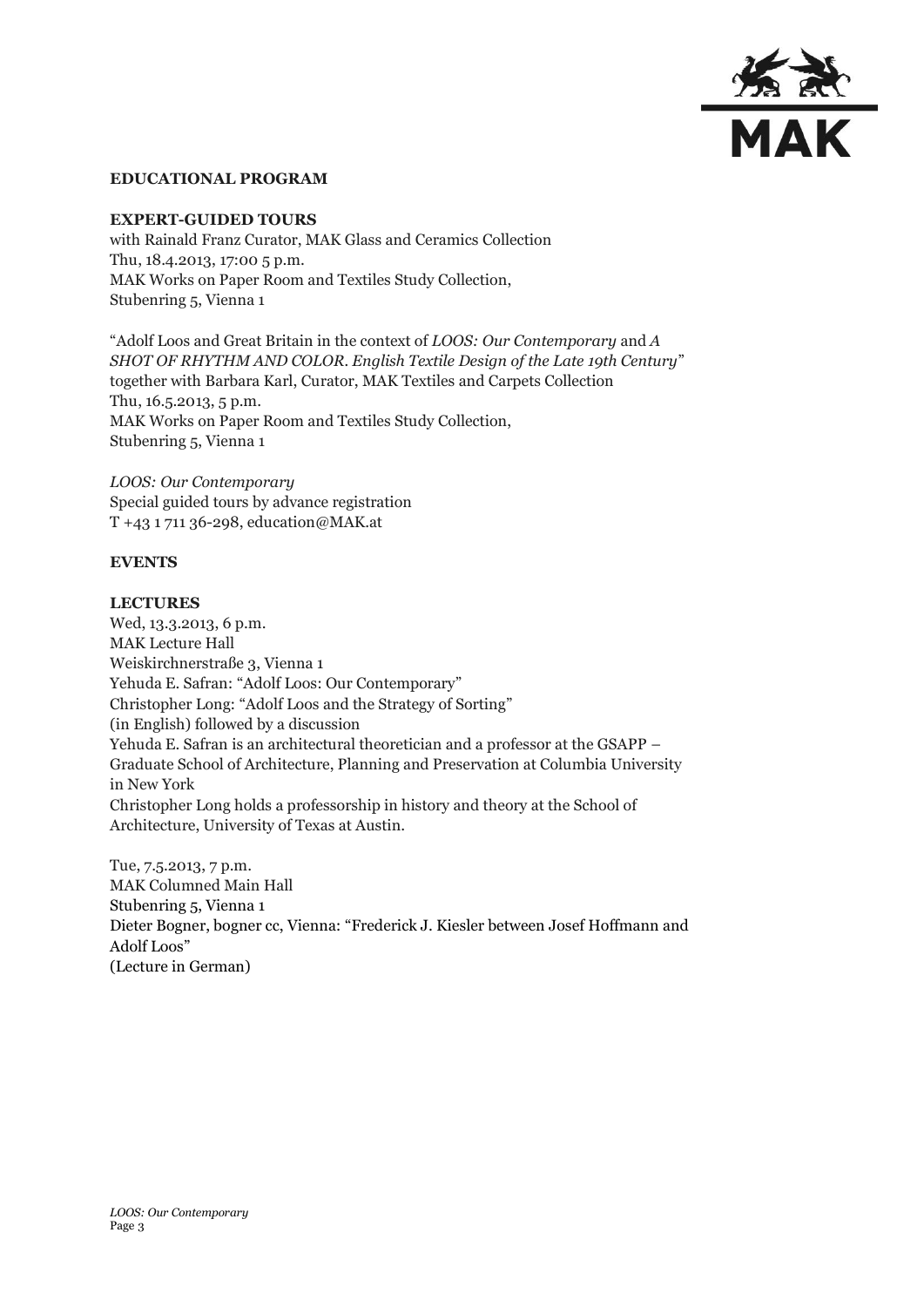

## **TALK**

Tue, 23.4.2013, 6 p.m. MAK Columned Main Hall Stubenring 5, Vienna 1 "Current developments on Loos research and reception in Vienna and internationally" Hermann Czech, architect, Vienna and Markus Kristan, curator of the Architectural Collection at the Albertina, Vienna in dialog with Rainald Franz

### **FILM SCREENING**

Sat, 27.4.2013, 2 p.m. MAK Lecture Hall Weiskirchnerstraße 3, Vienna 1 "Loos ornamental (Photography and Beyond – Part 13)" Direction: Heinz Emigholz, 2006/ 2008, 72 min, OV

## **MAK SENIORS**

Wed, 15.5.2013, 3 p.m. Works on Paper Room and Textiles Study Collection, Stubenring 5, Vienna 1 with Gabriele Fabiankowitsch, Head of MAK Educational Program and Guided Tours Advance registration requested: T +43 1 711 346-298, education@MAK.at